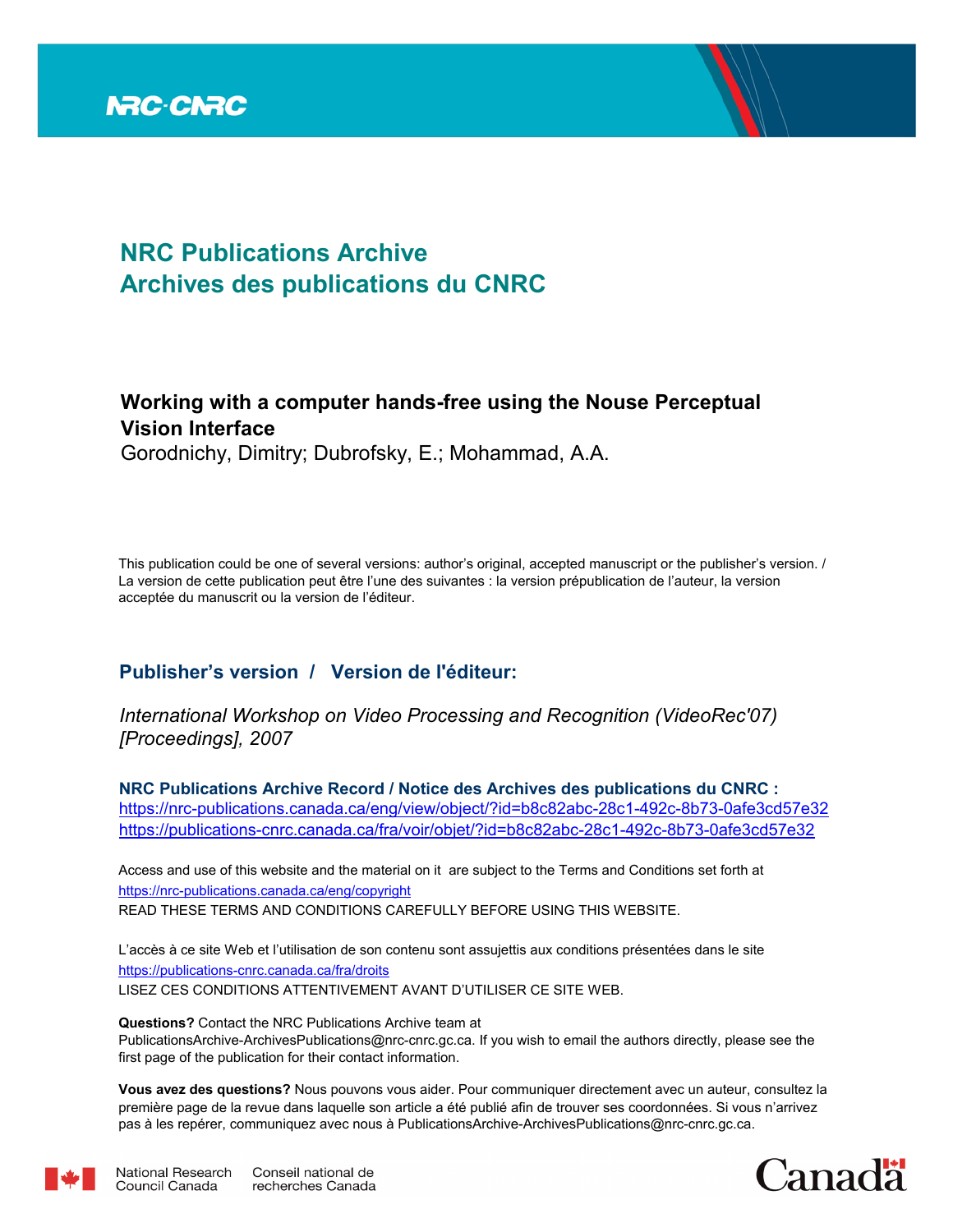

National Research Council Canada

Conseil national de recherches Canada

Institute for Information Technology Institut de technologie de l'information



*. Working with a computer hands-free using the Nouse Perceptual Vision Interface \** 

Gorodnichy, D., Dubrofsky, E., and Mohammad, A.A. May 2007

\* International Workshop on Video Processing and Recognition (VideoRec'07). May 28-30, 2007. Montreal, QC, Canada. NRC 49354.

Copyright 2007 by National Research Council of Canada

Permission is granted to quote short excerpts and to reproduce figures and tables from this report, provided that the source of such material is fully acknowledged.

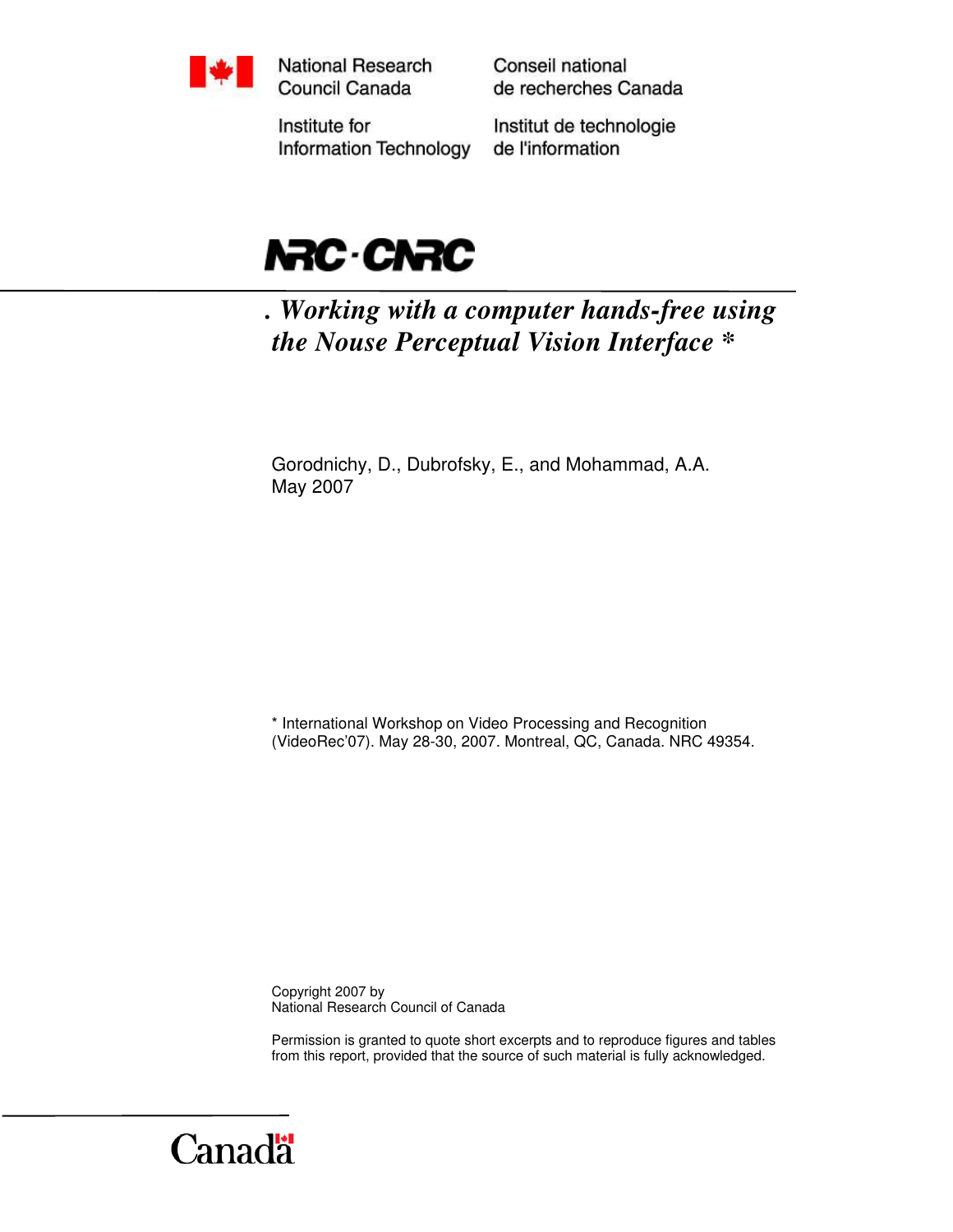## Working with a computer hands-free using Nouse<sup>®</sup> Perceptual Vision Interface

Dmitry O. Gorodnichy, Elan Dubrofsky, Mohammad A. Ali

Institute for Information Technology (IIT-ITI) National Research Council of Canada (NRC-CNRC) Montreal Rd, M-50, Ottawa, Canada K1A 0R6 http://vrs.iit.nrc.ca/Nouse

## Abstract

Normal work with a computer implies being able to perform the following three computer control tasks: 1) pointing , 2) clicking, and 3) typing. Many attempts have been made to make it possible to perform these tasks hands-free using a video image of the user as input. Nevertherless, rehabilitation center practitioners agree that no marketable solution making vision-based hands-free computer control a commonplace reality for disabled users has been produced as of yet. as reported by rehabilitation center practitioners, no marketable solution making vision-based hands-free computer control a commonplace reality for disabled users has been produced as of yet.

Here we present the Nouse Perceptual Vision Interface (Nouse PVI) that is hoped to finally offer a solution to a long-awaited dream of many disabled users. Evolved from the original Nouse "Nose as Mouse" con- $cept \ and \ currently \ under \ testing \ with \ EBRI \<sup>1</sup>, \ Now$  $cept \ and \ currently \ under \ testing \ with \ EBRI \<sup>1</sup>, \ Now$  $cept \ and \ currently \ under \ testing \ with \ EBRI \<sup>1</sup>, \ Now$ PVI has several unique features that make it preferable to other hands-free vision-based computer input alternatives.

First, its original idea of using the nose tip as a single reference point to control a computer has been confirmed to be very convenient for disabled users. For them the nose literally becomes a new "finger" which they can use to write words, move a cursor on screen, click or type. Being able to track the nose tip with subpixel precision within a wide range of head motion, makes performing all control tasks possible.

Its second main feature is a feedback-providing mechanism that is implemented using a concept of Perceptual Nouse Cursor (Nousor) which creates an invisible link between the computer and user and which is very

important for control as it allows the user to adjust his/her head motion so that the computer can better interpret them.

Finally, there are a number of design solutions related specifically tailored for vision-based data entry using small range head motion such as motion codes (NouseCode), a motion-based virtual keyboard (Nouse-Board and NousePad) and a word-by-word letter drawing tool (NouseChalk).

While presenting the demonstrations of these innovative tools, we also address the issue of the user's ability and readiness to work with a computer in the brand new way  $-$  *i.e.* hands-free. The problem is that a user has to understand that it is not entirely the responsibility of a computer to understand what one wants, but it's also the responsibility of the user to make sure that the computer understands what the user motions mean. – Just as a conventional computer user cannot move the cursor on the screen without first putting his or her hand on the mouse, a perceptual interface user cannot work with a computer until he or she "connects" to it. That is, the computer and user must work as a team for the best control results to be achieved. This presentation therefore is designed to serve both as a guide to those developing vision-based input devices and as a tutorial for those who will be using them.

## 1 Introduction

In the area of vision based cursor control, several techniques have been proposed to convert face position to a cursor position using a video camera. Several commercial systemsas well as evaluation software have been created for the purpose. Table [1](#page-3-0) lists software available for download as of August 2003. Using switch-button-

<span id="page-2-0"></span><sup>1</sup> Elisabeth Bruyere Research Institute of SCO Health Service.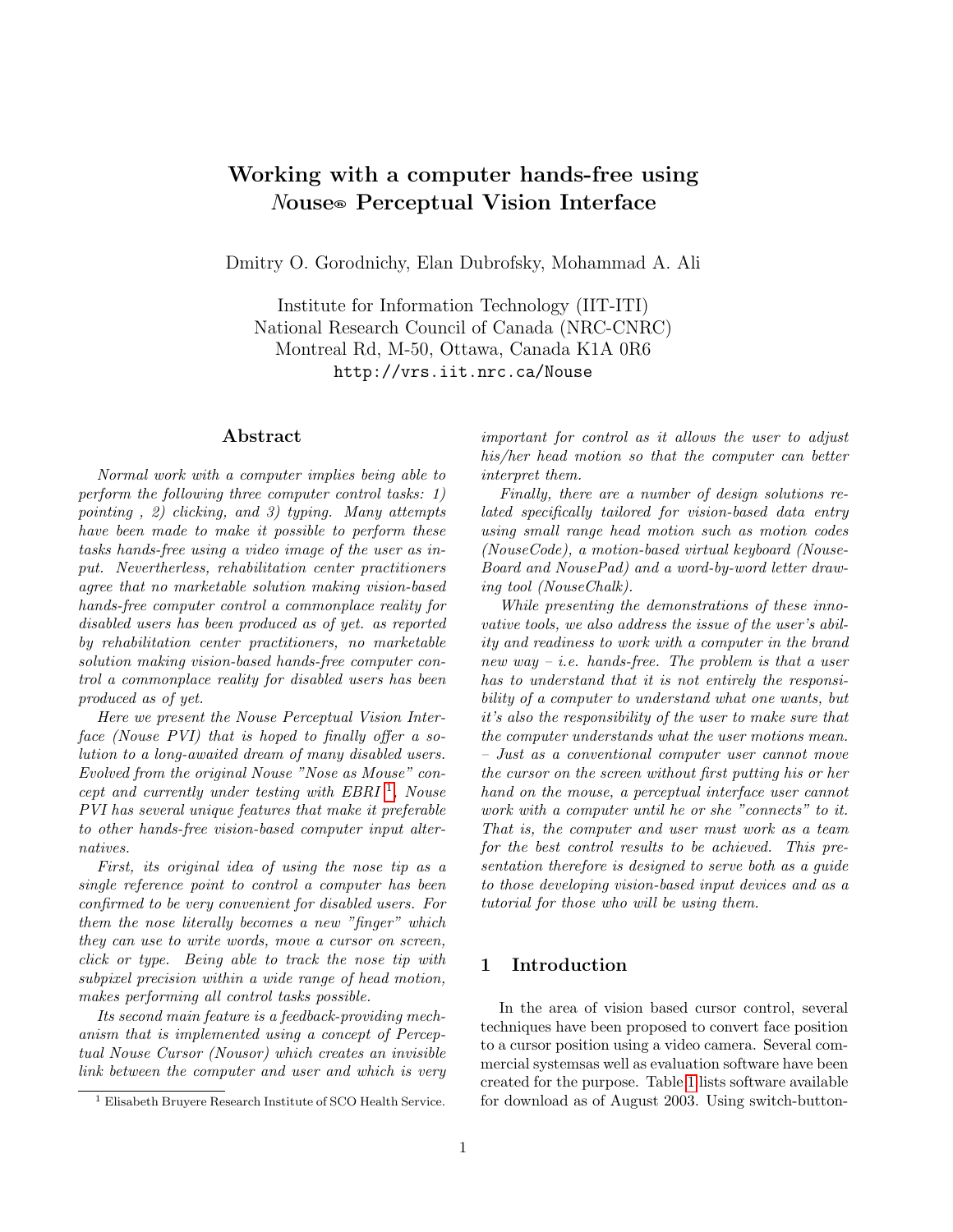| <b>ON-LINE</b>        |                                                | Confira endereços com informações, depoimentos<br>e softwares para deficientes físicos na rede: |                                            |
|-----------------------|------------------------------------------------|-------------------------------------------------------------------------------------------------|--------------------------------------------|
| <b>NOUSE</b>          | www.cv.iit.nrc.ca/research/Nouse/download.html | <b>MICROSOFT</b>                                                                                | www.microsoft.com/enable                   |
| <b>DOSVOX</b>         | http://intervox.nce.ufrj.br/dosvox             | HP                                                                                              | www.hp.com.br/acessibilidade/soft-def.html |
| <b>MOTRIX</b>         | http://intervox.nce.ufrj.br/motrix             | <b>APPLE</b>                                                                                    | www.apple.com/disability                   |
| <b>REDE SACT</b>      | www.saci.org.br                                | <b>TRACE CENTER</b>                                                                             | http://trace.wisc.edu/world/computer-      |
| <b>DEFNET</b>         | www.defnet.org.br                              |                                                                                                 | access/multi/sharewar.htm                  |
| <b>ABRAS</b>          | www.acessibilidade.org.br/softwares.htm        | KOLLER                                                                                          | www.koller.com.br/produtos.html            |
| <b>VIRTUAL VISION</b> | www.micropower.com.br                          | <b>LENTRA LUNA</b>                                                                              | http://intervox.nce.ufrj.br/=lenira        |
| <b>JAWS</b>           | www.hj.com                                     | <b>INSTITUTO BENJAMIN CONSTANT</b>                                                              | www.ibcnet.org.br                          |
| <b>TBM</b>            | www-3.ihm.com/able                             | <b>ELIZABET SÁ</b>                                                                              | www.lerparaver.com/bancodeescola           |

### <span id="page-3-0"></span>**Table 1. Available vision-based cursor control software (from "Planeta Digital", August 2003)**

based and tracking of the eyes with IR cameras for cursor control were also proposed.

Similarly, several techniques and systems have been proposed for vision-based click replacement, most successful of which are IR based. Opening of the mouth was also suggested. Yet still, according to Occupational Therapy practitioners, inside an ordinary rehabilitation center where many disabled residents are in need of such technology, none yet has been found successful. The reason is that, while tackling one or a few data input tasks, none of them offers a complete hands-free solution for all user needs, which includes three main input tasks, and which would adjustable (and ideally automatically adjustable) to all users, all of whom have different motional abilities and constrains.

In the following we present Nouse-PVI technology, which is developed with a feedback from SCO Health Service Occupational Technologists and which is hoped to answers their needs. It is understood however that the concepts, solutions and designs developed for Nouse-PVI will also be applicable to many other visionbased interfaces such as those listed above.

This paper therefore addresses both the needs of Nouse-PVI users and those of PVI designers. While the former may benefit more from Sections 2 and 4, and the latter from Sections 3 and 4, it is our intent to present all sections together to foster mutual collaboration among users and designers.





#### 2 Critical concepts for users

To efficiently operate Perceptual Vision Interface such Nouse-PVI, one needs to familiarize oneself with several important concepts and results from the area of Video Processing and Recognition.

## 2.1 What One Needs to Know About Video

The complexity of the video recognition is often under-estimated. Unless cleared out, this underestimation may create problems for the users of video recognition systems, as it can lead to ungrounded higher expectations, lack of cooperation from the user, and worse performance of the system as result. Therefore it is important complexity issue be clarified and rectified.

Why does this perception exist? - For two reasons. Firstly, while most computer technologies aim to solve problems that people cannot do by themselves (consider 3D reconstruction or data mining), the goal of video recognition technology is to do what humans can do easily. - A complex system is required for a computer to track multiple objects in a scene while even an uneducated child can do so with great ease. This feeling leads to a belief that video recognition is nothing special and should be easy and this can lead to disappointment later on. A similar disappoint and sagging of interest to artificial intelligence in 1960s should be reminded and serve as lesson to those working on or using video recognition technologies.

Secondly, the problem of video recognition is also much more constrained than one would think. When a person looks at a scene, he or she immediately knows where to look and for how long the focus is needed at a specific point. Humans also use extra knowledge such as memory and imagination in order to help recognize objects. A computer cannot easily do this, and to add to the problem, the computers are usually only given 320 x 240 numbers to process at a time. The term for this type of input is "low resolution video". Combine this with the fact that we are not given temporal or spatial knowledge to base any calculations on. When a person walks into a room and surveys the scene in front of them, they are armed with the information of what room they went into in the first place. The computer will most often not be armed with this information. One other constraint is the fact that video recognition technology needs to work in the real world, where lighting and angles are far from perfect. This point can be easily understood by comparing the quality of a home movie to a Hollywood production where people exert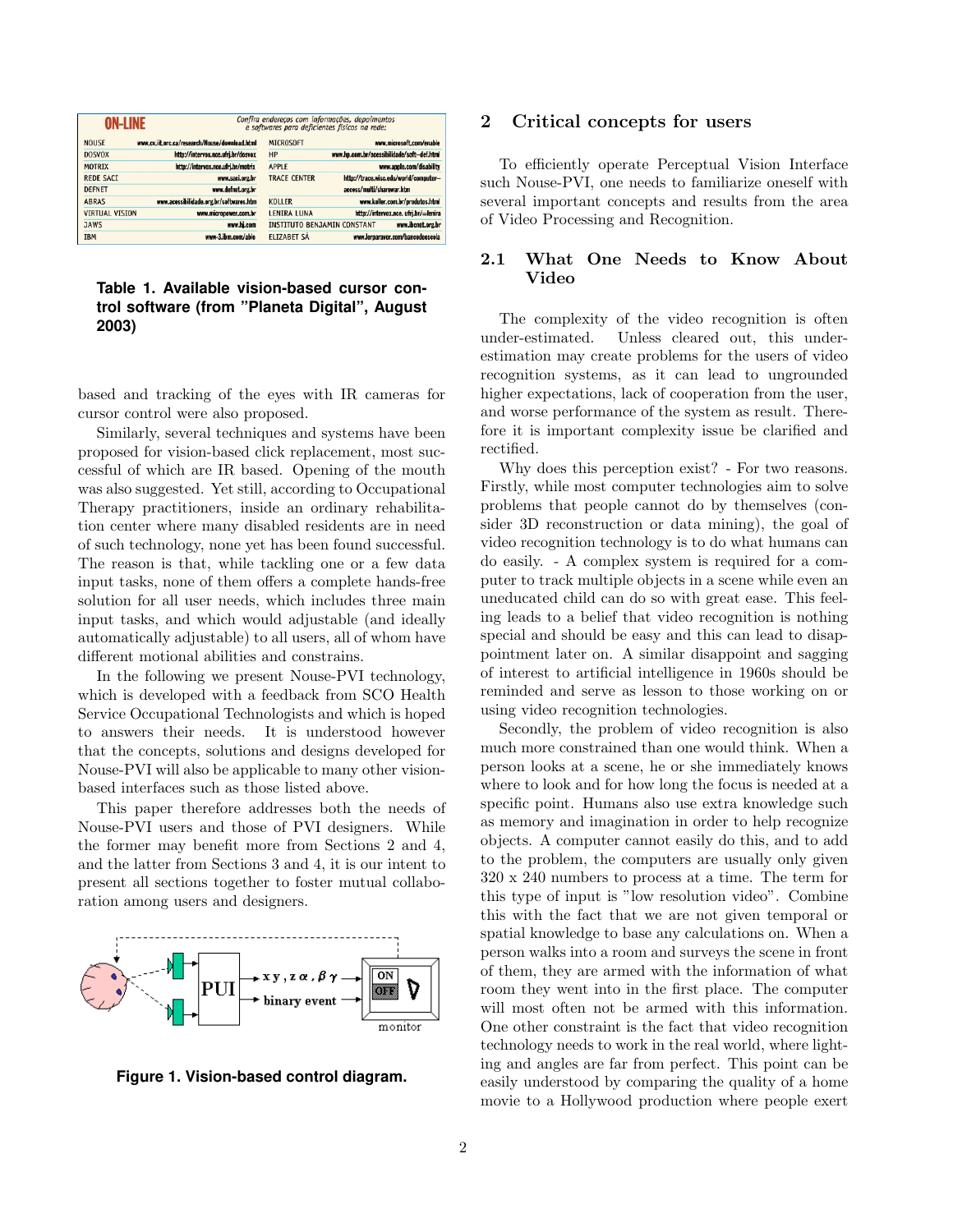lots of effort to make sure the lighting is perfect.

These obstacles relate to all video processing applications. The application of video recognition for control however has its own complexities and constraints in addition to the ones already mentioned.

## 2.2 What one needs to know about videobased hands-free computer control

There are many issues that make the programming of video-based hands-free computer control systems harder then one would think. The basic goal of the system is to see user motions and convert them into computer commands so that the user can move the cursor, click and type. While the average user will have approximately 100 millimeters of head motion, which may be seen as 40 pixels in the video image. (Recall that the video image will at most be 320 by 240 pixels). A mapping needs to be established that converts from the world space (Xi, Yi, Zi) head points to the two dimensional cursor space (i,j). This mapping needs to be continuously monotonically increasing in all directions. What this basically means is that whenever the user moves whatever modality is being tracked, the cursor needs to move in the same direction. By modality we refer to feature(s) of the image that is being analyzed (examples are colour, motion, corners, etc.) So if the program is tracking the nose and the user moves it up and to the left, the cursor needs to do the same. While this seems like an obvious observation, this continuous mapping function is not achievable for most of the modalities that are used.

For clicking and typing, the main thing to consider is that the user should not ever perform one of these actions unless they specifically choose to do so. Consider the problem of clicking. Once the user moves the cursor to the intended place, how can he indicate that he wants to click? Of course if the user has a certain mobility then he can press a button or voice a command but if he can only move his face the problem becomes more difficult. Also with clicking, there is the issue of what type of click the user wants to perform. It can be a single click, double click, right click or maybe something else.

As far as typing goes, we need to not only find a way for the user to activate typing mode, but also a way to ensure that all of the letters and characters are easily accessible. Our system would be very inconvenient if it took the user over 20 seconds to find and type each letter.

Yet another constraint is the fact that all users are different. Each one will have different motion ranges and abilities. With some we may be able to recognize



<span id="page-4-0"></span>**Figure 2.** When we hold a mouse/joystick to move the cursor (a), we are constantly aware of where the mouse/joystick is, which makes moving a cursor with a mouse/joystick natural, whereas when we move a cursor remotely, as with a video camera that tracks the person's face position (b), the absence of the constant awareness of how our motion is perceived by the camera makes such a remote cursor control difficult, since the camera may not and often does not perceive our motion the way we think it does, due to light changes, changes to the relative to camera user position, or the deficiency of a vision detection algorithm.

blinks but not with all of them (consider users wearing eye glasses). We need a way to calibrate the system for each user that wants to use it. Once the calibration is done, it would be nice if the system could remember the user the next time he showed up so he wouldn't have to go through it again. This is a face recognition problem and there are many papers devoted to recognize faces in video. Also the system will need to work for various lightings, setups and cameras. Is the user close or far from the camera? Are there shadows? All of these things add to the complexity of vision-based computer control.

## 3 Feedback-providing Cursor – critical concept for both users and designers

#### 3.1 On importance of feedback for control

Despite the significant advances recently made in vision-based face tracking, of which the techniques developed for automatic detection of faces [\[19\]](#page-12-0) and eyes[\[14\]](#page-12-1), 3D-face-model-based tracking [\[16\]](#page-12-2) and robust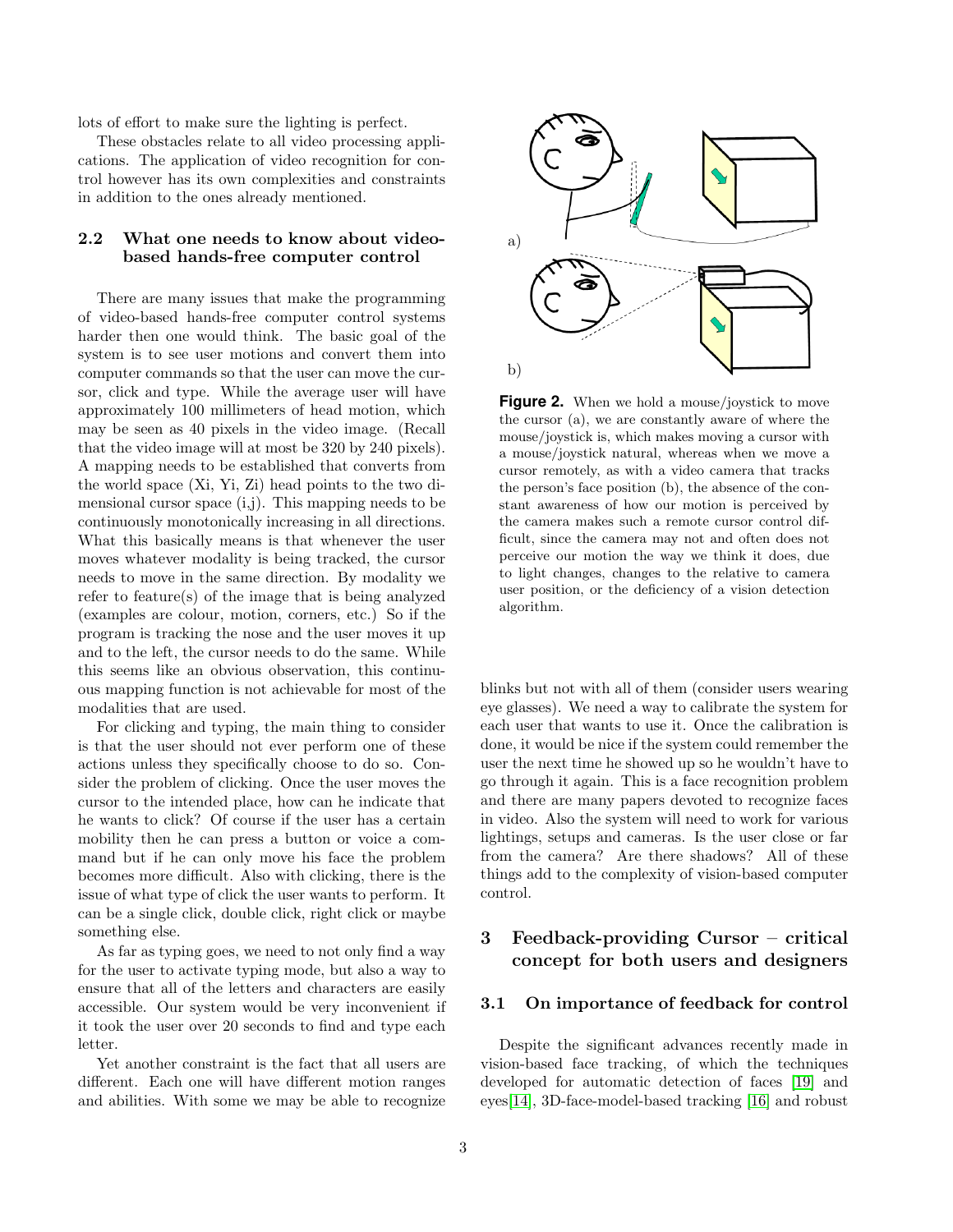sub-pixel precision nose tracking [\[12,](#page-12-3) [13\]](#page-12-4) should be specially acknowledged, the desired hands-free facetracking-based cursor control has not been achieved yet.

The problem is that, while making it possible to receive user commands remotely, PUIs introduce one major problem — the absence of "touch" (also referred to as feedback connection) with the cursor. This problem, illustrated in Figure [2,](#page-4-0) has been mentioned back in 2002 in one of the pioneering works on robust visionbased interfaces [\[13\]](#page-12-4), where we find the following quote: "One has to realize that, unlike hands-operated interfaces, hands-free interfaces do not have a feedback connection. By holding a mouse, a user not only controls the program, but s/he also keeps the knowledge of where the mouse is. No matter how robust the perceptual user interface is, it can lose the user; it might be even more appropriate to say that a user loses the interface".

Indeed, when observed by a camera, a user may only guess (and hope) that the camera and computer perceive his or her commands as he or she intents. But, in fact, due to either light changes, changes in relative camera-user position, or simply because of the deficiency of a vision detection algorithm, the user's face motion may and often does get recognized incorrectly. Such a lack of constant awareness of how our motion is perceived by a computer makes remote cursor control difficult. It can be even further shown the following (see Figure [3\)](#page-5-0).

**Proposition 1:** What a user needs in order to control a cursor is not a more precise or robust motion detection technique, but a clear real-time closed-loop feedback connection that would allow a user to learn the mapping between the coordinates of the body part controlling the cursor as perceived by the computer and the coordinates of the cursor on a screen.



<span id="page-5-0"></span>**Figure 3.** It is the feedback loop that allows a user to learn the motion needed to control a cursor, as the mapping from one coordinate

#### 3.2 Status quo: broken feedback loop

As we examine vision-based cursor control systems available on the market [\[1,](#page-12-5) [2,](#page-12-6) [3,](#page-12-7) [4,](#page-12-8) [5\]](#page-12-9) or research literature [\[18,](#page-12-10) [8,](#page-12-11) [9,](#page-12-12) [10,](#page-12-13) [7,](#page-12-14) [17,](#page-12-15) [11,](#page-12-16) [13,](#page-12-4) [16\]](#page-12-2), we note that in order to provide a user with the knowledge on how the face is detected by the camera, these PUIs use a separate window somewhere on a screen in addition to normal cursor, which shows the capture video image of face with the results on vision detection overlaid on top of it. This is how the visual feedback is provided for CameraMouse [\[1\]](#page-12-5), Quilieye [\[4\]](#page-12-8) , IBM HeadTracker, which are the examples of the commercially sold visionbased computer control programs that have been tested in SCO Health Center

The drawback of this visual feedback is that the user has to look both at the cursor (to know where/how to move it, e.g. to open a Windows menu) and at the image showing the results captured by the videocamera (to know how to move his head in order to achieve the desired cursor motion). Since a user cannot view two different locations at the same time, this creates a problem for the user. Furthermore, having an additional window produces another problem. – It occludes other window applications, making the windows desktop more cluttered and less organized.

This problem is resolved by introducing a new concept, called Perceptual Cursor [\[15\]](#page-12-17), which serves both the purpose of marking a position (as normal cursor) and the purpose of providing a user with the feedback on how remote user motions are perceived by a sensor. As such, Perceptual Cursor does not replace the regular cursor, but rather is used in the interface in addition to it, taking its functionality only when requested by the user.

#### 3.3 Implementation

Definition: Perceptual Cursor is a cursor that comprises a sensing feedback information.

In other words, Perceptual Cursor consists in both a visual representation of the sensing video signal and a pointing object, and is used both for pointing and feedback.

The Perceptual Cursor could take on many looks, it could vary in colors, e.g. green when it is in clicking mode; red when it is no longer tracking; or different size to indicate when the user is moving towards or away from the camera; or different shapes to show other desired feedback features to the user.

When implementing Perceptual Cursor, the following conditions have to be observed.

Condition 1: Perceptual Cursor should be visible at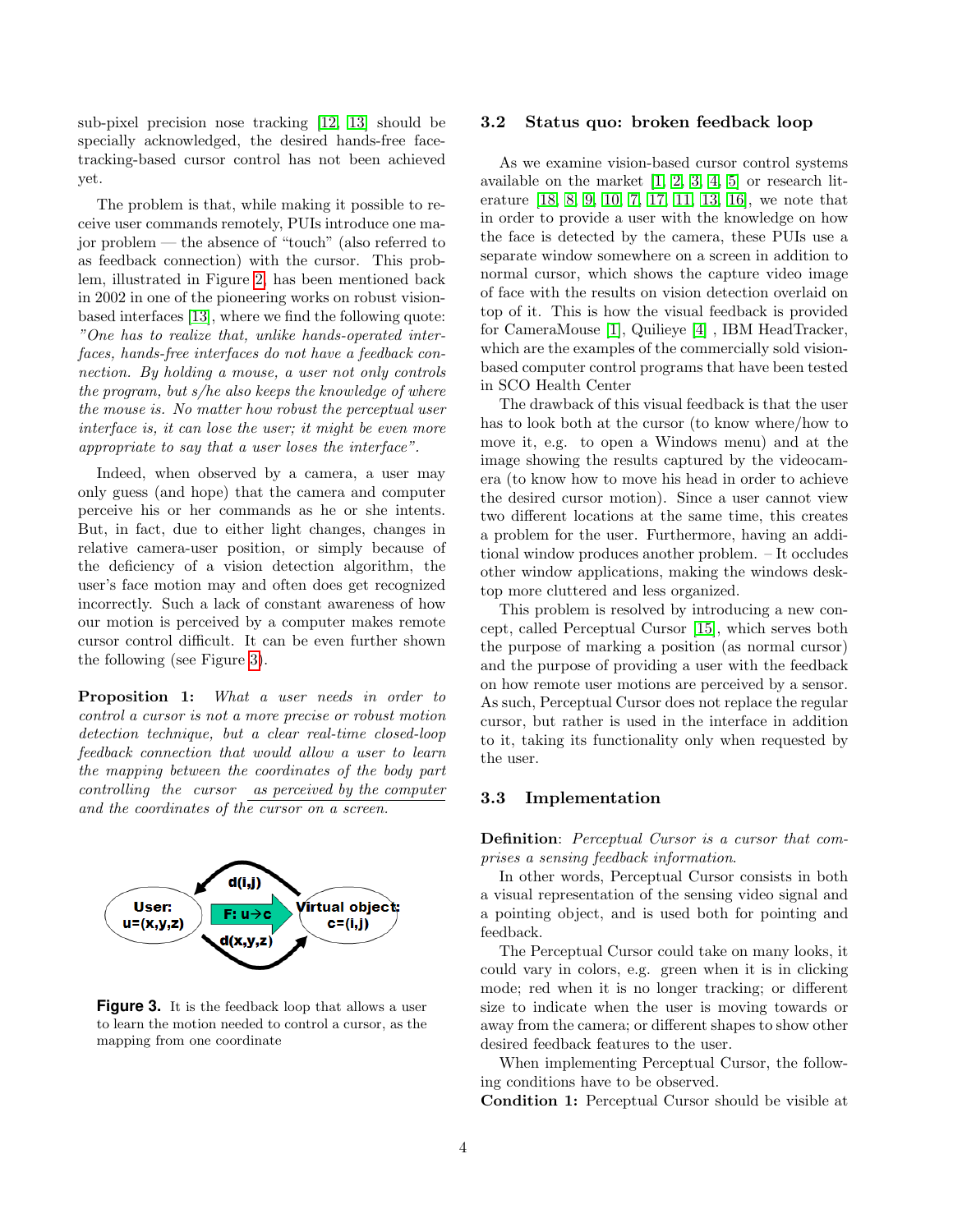all times [2](#page-6-0) and its appearance should be updated in real-time so that the information obtained from the video-processing program can be shown to a user with no delay.

Condition 2: The operation of Perceptual Cursor should not affect or intervene the operation of other window/user interface components, including the normal cursor.

Condition 3: It should not conspicuous (i.e. not taking undesired attention of the user), yet well visible when desired (i.e. activated by user).

To meet these conditions, the following procedure can be used.

#### Implementation Procedure:

Perceptual Cursor can be implemented as

- a Windows window of a small size - made visible at all times, i.e. constantly redrawn in Windows on top of all other windows as the highest priority window,

- with a corner (or middle, or any other highlighted part) of it used for pointing, and the rest of it showing the desired feedback information.

Operating the normal cursor hands-free using the Perceptual Cursor becomes natural with the following control procedure.

#### Control Procedure:

- At every time instance, the location and the appearance of the Perceptual Cursor corresponds to the remote input data registered by a sensor.

- In order to transfer control from Perceptual Cursor to the normal cursor , as set of facial motions is defined (e.g. facial events "Double-Blink", mouth opening, moving nose outside of the box, etc. ).

- Of these facial motions, there are at least two that serve the purpose of a) moving the actual cursor to the current location of the Perceptual Cursor, and b) clicking the actual cursor in its current location.

The choice of different colours or shapes for the perceptual cursor appearance as a function of the current data sensing state is a matter of a design, which ideally should be intuitive and ergonomic. In Nouse PVI, Perceptual Cursor (referred to as Nouse Cursor or Nousor) is implemented as small "flying" image, one corner of which is highlighted and used to point, and the inside part of which shows a visual feedback about the current tracking/control status as shown in Figures [4](#page-6-1) and described in next sessions.

**Proposition:** The ability of the user to work with Nouse will very much depend on how the user can make use of the feedback provided by the Nousor.



**Activation State:** - "Noone is here. I'm inactive" - "Face is detected, Wait - I'll zoom in!

**Calibration State:** 





Tracking/Control state: "I'm in joystick mode - "I'm in clicking mode" Other modes: Direct, Mouse

Opt. extras: NouseType, NouseChalk, NouseBoard

"Show your nose!" (Nose in center, please!) "Confirm your nose!" (Out of the box!) (opt) - "Show your motion range!" (opt) - "Show your Reset Motion (RM)! (opt) - "Show your Binary (Click) Motion!"



When RM detected: "I'm in reset mode. -

<span id="page-6-1"></span>Put your nose center and then confirm ! Or show RM again to reset on higher level!

**Figure 4.** The appearances of Nousor (Visual feedback providing cursor) for different states.

## Disability variability study information for designers

Within a NRC-EBRI Nouse Pilot Project Phase I, experiments have been conducted within EBRI in order to obtain the information related to the variability of facial motions in patients suffering from dextrous immobility.

Following approval of the Research Ethics Board, the occupational therapist and assistive technologist reviewed their clients from the Complex Continuing Care program to identify potentially eligible participants. In total, 15 individuals consented to be involved in the pilot study. Inclusion criteria for participation included: limited upper body movement and residency in the Complex Continuing Care Program. Participants were recruited based on medical diagnoses that could limit mobility such as Multiple Sclerosis (including Friedreich's ataxia), Cerebral Vascular Accident (stroke), Parkinson's disease, Traumatic Brain Injury and Amyotrophic Lateral Sclerosis (ALS). Participants were asked to carry out the movements necessary to activate the current version of the Nouse: eye blinks and specific neck movements: flexion, extension, and left and right rotation, all performed within the participants' functional range of motion. The students observed these movements and noted when the participants could perform them intentionally (i.e., on command). The data pertaining to the participants' perfor-

<span id="page-6-0"></span><sup>2</sup>More exactly, at all times when desired by user, as user may wish to switch on and off.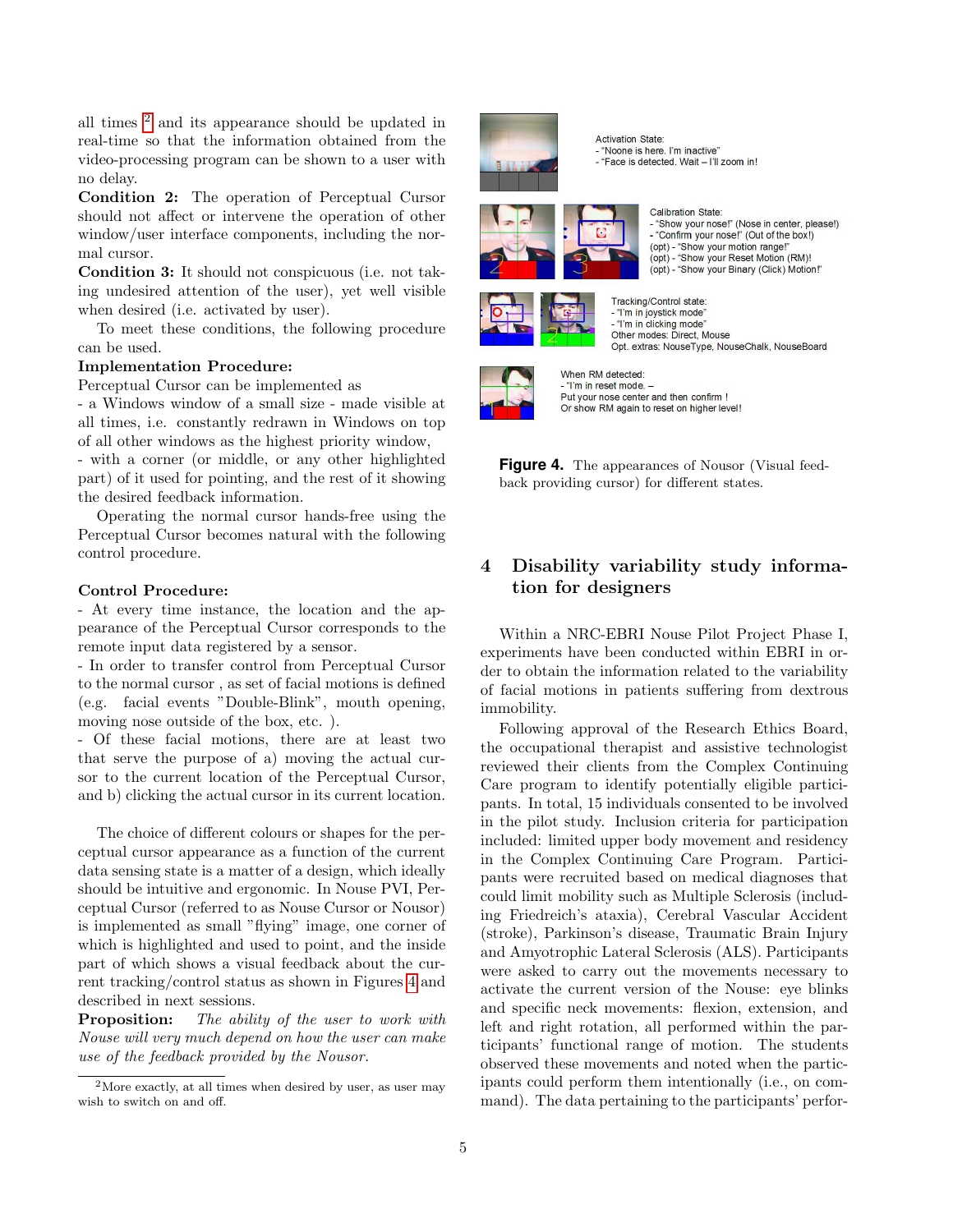mance and environment were documented; including: approximate range of motion, quality of movements (smoothness, speed), ability to control movements, fatigue, comfort and apparent motivation, and a description of the physical environment (including room lighting, background distractions, mobility devices and time of day).

Table [2](#page-13-0) taken from [\[6\]](#page-12-18) summarizes the obtained findings. The importance of the data presented in this table for the developers of face-based control systems should not be undervalued, as it shows the range of conditions and constraints the systems should be able to deal with. Specifically, the designers often overestimate the range and the smoothness of head motion a handicapped user is able to perform.

When developing Nouse-PVI all these findings have been taken into account.

### 5 Important design concepts

Here we briefly summarize other design solutions that have been proved important for designing handsfree input devices (PVI). These solutions, called below as principles, have been found or developed through an elaborate investigation on how to minimize the occurrence of unintentionally invoked commands while at the same minimizing non-occurrence of intentionally called commands and making such perceptual devices easy to learn and to use. All of these solutions have been incorporated in Nouse-PVI.

❼ Point of control Principle: Precise (hands-free, in particular face-operated, is more intuitive and easier to use if it is conceived (as by the designers) and thought (in the users head) as a control by an actual point on a face, which we refer to as Point of Control or Reference Point ( CP,  $\vec{P} \in [0, 320]$  ). It may not matter to the user whether this point, measured in image pixel coordinates, is really detected or concluded from other measurable by the program data.

– Ideally, the Reference Point is such that it provides the user with the largest range of motion and the flexibility of motion.

– Nose tip is a perfect point to be used as Reference Point, since, due to its protruding location, it is located the furthest from all three axis of the head rotation.

• Range of motion and relative RP: For each user, the Range of Motion (RoM), which is defined as the area reachable by the RP during the control, must be computed. – The relative position of RP (RCP,  $\vec{p} \in [-1, +1]$ ) measured with

respect to the RoM boundary is to be used to activate PVI, as well as for many control actions such as entering Motion Codes or typing letters using Motion-based NouseBoard.

❼ Rest and activation Principle: By default, PVI is always inactive. Default position is where user rests most of the time. We call it Rest or Zero position. The activation is always initiated by user by moving outside of rest area or by moving to a predefined position (e.g. to the corners).

– Rest (inactive) area is intuitively felt by the user (either via a Nousor or memorized by motoreflexes)

– Two shapes of Rest area are possible: a) box shape, b) cross-shape. We argue in the preference of cross-shape rest area, as it provides larger safety buffers, decreasing a chance of involuntary activation.

- ❼ Ideally there is buffer (or hysteresis) between the rest area and the activation areas, which are the areas where a user needs to move to in order to activate PVI.
- ❼ After no-activity period, PVI resets to inactive state.
- ❼ Bi-modal (Head-nose) processing:

It is the motion of your nose tip that is used for control. Nose tip is your Point of Control (CP) Other measured data (motions) of your head are used for:

Reset command

#### Bi-modal (Head-nose) calibration

- Reset Principle: User should be always able to reset tracking using a predefined motion. Not to confuse this motion with moving control motion, motion video modality can be used.
- ❼ Moving vs Binary facial motion Principle: Different video modalities for different tasks: video modality should be for tracking, and another different video modality for binary control (reset, click).
- ❼ Auto-zoom Principle: PVI should be able to zoom automatically on a user face as well as to automatically provide reasonably good estimates of the position of the users reference point (such as nose tip) and range of motion. As expressed by EBRI, this is critical for handicapped users.

.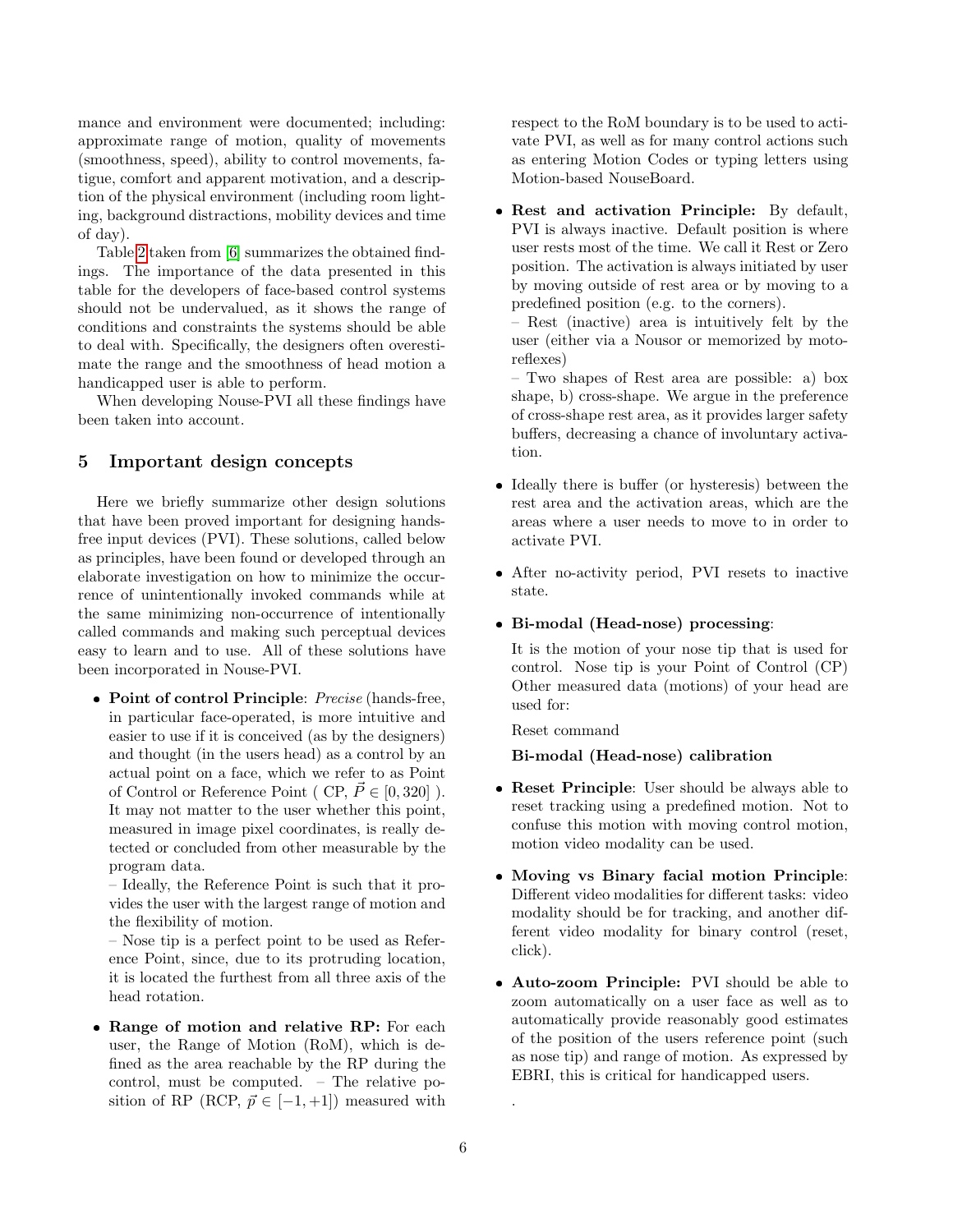- ❼ "Confirm always" Principle: No control action is done without user's intentional action. Intentional actions can be easily identified by the confirmation actions that are performed by a user in synchronization with computer requests shown to user via Nousor.
- ❼ Synchronization is achieved using the countdown shown in Nousor that shows how many seconds are left for user to perform (or to confirm) an action. If binary facial motion, which is the motion when nose remain on the same spot such as eye blinks or mouth opening, is detectable, than it can be used instead of countdown.
- ❼ Multi-gear control Principle: Once activated, control always starts from crude control mode and then it switches to fine control mode.

– Nouse-PVI always starts from joystick (or direct) mode and then automatically switched to mouse (pixel-by-pixel) mode.

- ❼ "Constant user awareness" Principle: user must always know which control state and mode he's in, so that he can act accordingly.
- ❼ Motion-activated clicking is preferred to dwell clicking. This not only resolves the problem of unintentional clicking but also provides solution to invoking different types of clicks.

– Nouse-PVI implements clicking as shown in Figure [5.](#page-8-0) - Once prompted, the user has to move outside of the White Box: going left indicates left click etc, while staying inside the box indicates no intention to click.

- ❼ Face-motion tailored communication (NouseChalk): There is no need to duplicate hands-based communication for people who can't use hands. Instead, tools have to be developed for allowing users to communicate in way more that is more natural to them. E.g. writing words with a nose as with a chalk might more natural that using it to type the word's letters on on-screen keyboard. NouseChalk allows a user to do that.
- ❼ Face-motion tailored key and command entry (NouseCodes): Another way of entering keys and commands that can be found more natural for hands-free operation is by typing (drawing) their codes in the air as done in NouseCodes shown in Figure [6.](#page-8-1)
- ❼ Face-motion tailored virtual keyboard (NouseBoard): If on-screen keyboard has to be used for nose-operated key entry, then a) the size

and layout of it should mapped to the nose motion range so as to making all parts of the board easily accessible, b) four-direction-motion-based click provides an efficient way to select a letter in a group of four. c) Board or typing should be in inactive state by default. To activate, user need to leave the rest area (or reach the activation perimeter or motion range cells).

– This is implemented in NouseBoard shown in Figure [8](#page-10-0) that has user's range of motion divided in blocks containing four letters each.

– In addition, "Lock on Area" motion code allows Nousor to lock on any part of the screen so that Nouse can be used with any commercial onscreen keyboard.



<span id="page-8-0"></span>**Figure 5.** Performing different types of click using nose tracking

<span id="page-8-1"></span>

**Figure 6.** Some motion codes of those programmed in Nouse. More can be added using a script file, using either 4x4 or 9x9 grid.

#### 6 Nouse-PVI software

#### 6.1 Summary of features

Nouse-PVI is a Perceptual Vision Interface program that offers a complete solution to working with a computer in Microsoft Windows OS hands-free. Using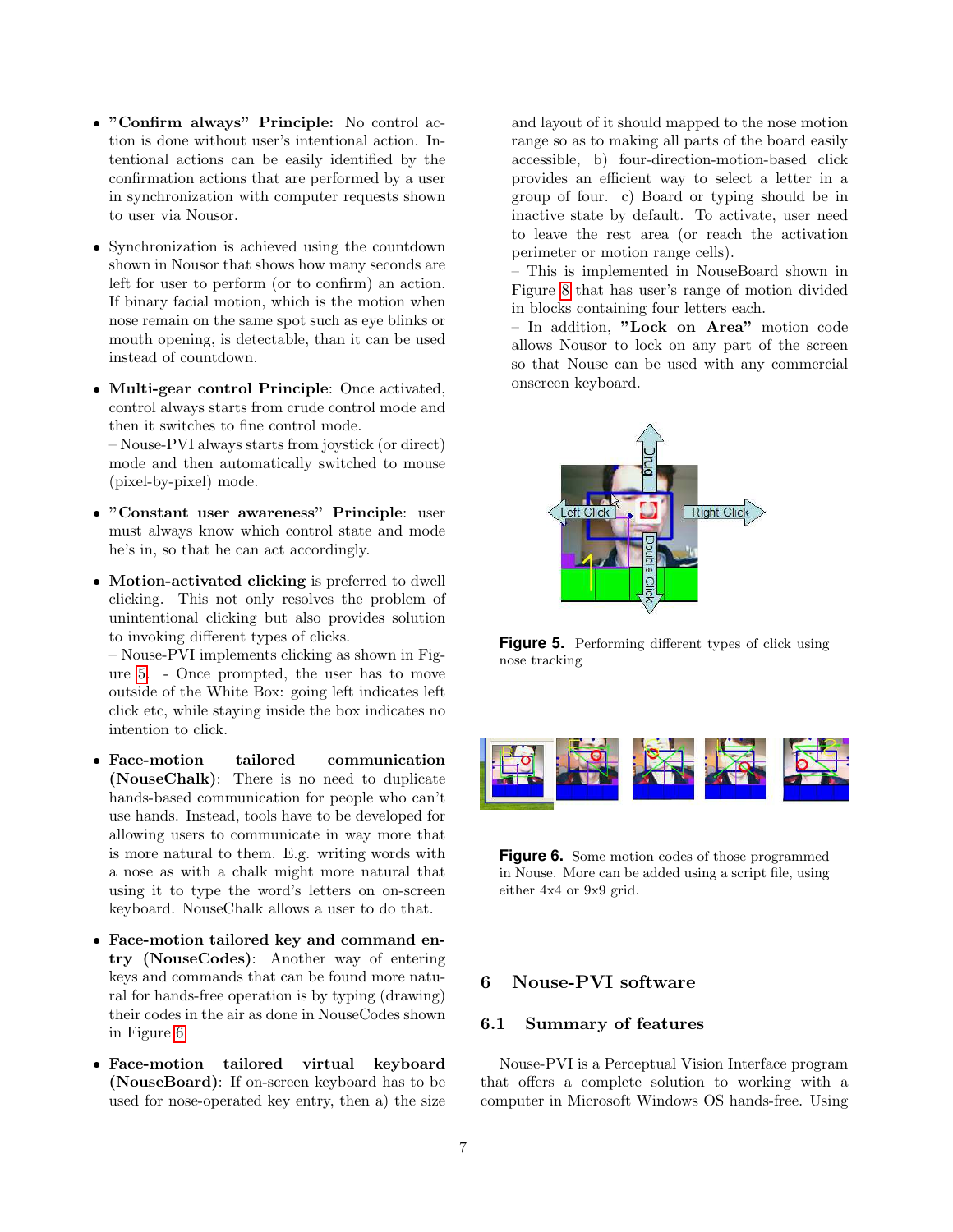a camera connected to a computer, the program analyzes the motion of the user to allow him/her to use it instead of a mouse and a keyboard. The program is most suited for operating with the nose (hence the name the Nouse abbreviated from nose as mouse). It however may also be used - upon some adjustment in program settings - for hands-free computer control using any other part of the user's body or object s/he is moving. As such Nouse-PVI allows a user, to perform the basic three computer-control actions:

– i) cursor control: includes a) cursor positioning, b) cursor moving, and c) object drugging - which are normally performed using mouse motion

– ii) clicking: includes a) right-button click, b) left-button click, c) double-click, and d) holding the button down - which are normally performed using the mouse buttons

– iii) key/letter entry: includes a) typing of English letters, b) switching from capital to small letters, and to functional keys, c) entering basic MS Windows functional keys as well as Nouse functional keys which would normally be performed using a keyboard. The program is equipped with such features as:

- i) automatic detection of the user and his/her range of motion,

- ii) Nousor (Nouse Cursor), which is the videofeedback-providing cursor that is used to point while providing the feeling of "being in touch" with a computer.

iii) NouseBoard, which is a virtual on-screen keyboard that specially designed for face-motion-based typing, and that automatically adjusts to the user's facial motion range.

iv) NousePad that provides an easy way of typing and storing messages hands-free using face motion.

v) NouseTyper (NouseCode) that provides an easy way of switching between Nouse modes and states, and can also be used for typing the characters using a 4x4 or 9x9 postcode-like letter layout.

System requirements:

- ❼ Processor: 800MHz (minimum), Pentium IV 1 GHz or higher (recommended)
- ❼ OS: MS Windows 2000 or XP
- RAM: 1 Gb or 2 Gb (recommended)
- ❼ HD space: 20Mb for ACE-Surveillance installation with remote archival; (optional) 1Gb per week for archival of data on local hard-drive;(optional) 100Mb Apache-based local ACE-Browser installation,

❼ Installed USB or USB2 camera(s), video digitizer(s) or frame-grabber(s)

Required 3rd party libraries (included in installer):

- ❼ Microsoft DirectX 8 or later SDK [required for camera functionality]: From www.microsoft.com/directx/
- ❼ Intel OpenCV (beta 4) Library for Windows [required for image capture and processing functionality] From http://sourceforge.net/projects/opencvlibrary



<span id="page-9-0"></span>**Figure 7.** Nouse-PVI states and transitions

#### 6.2 Main Nouse states and substates

Nouse needs to be launched manually by pressing Nouse-PVI icon on desktop. After that computer can be controlled entirely hand-free using the Nouse. The actual hands-free control however commences only when a user's face is detected in the camera's field of view. Until this happens, Nouse remains in inactive ("sleep"). Nouse-PVI has three main states: Activation, Calibration and Tracking/Control, with state transition diagram as shown in Figure [7.](#page-9-0) The Nousor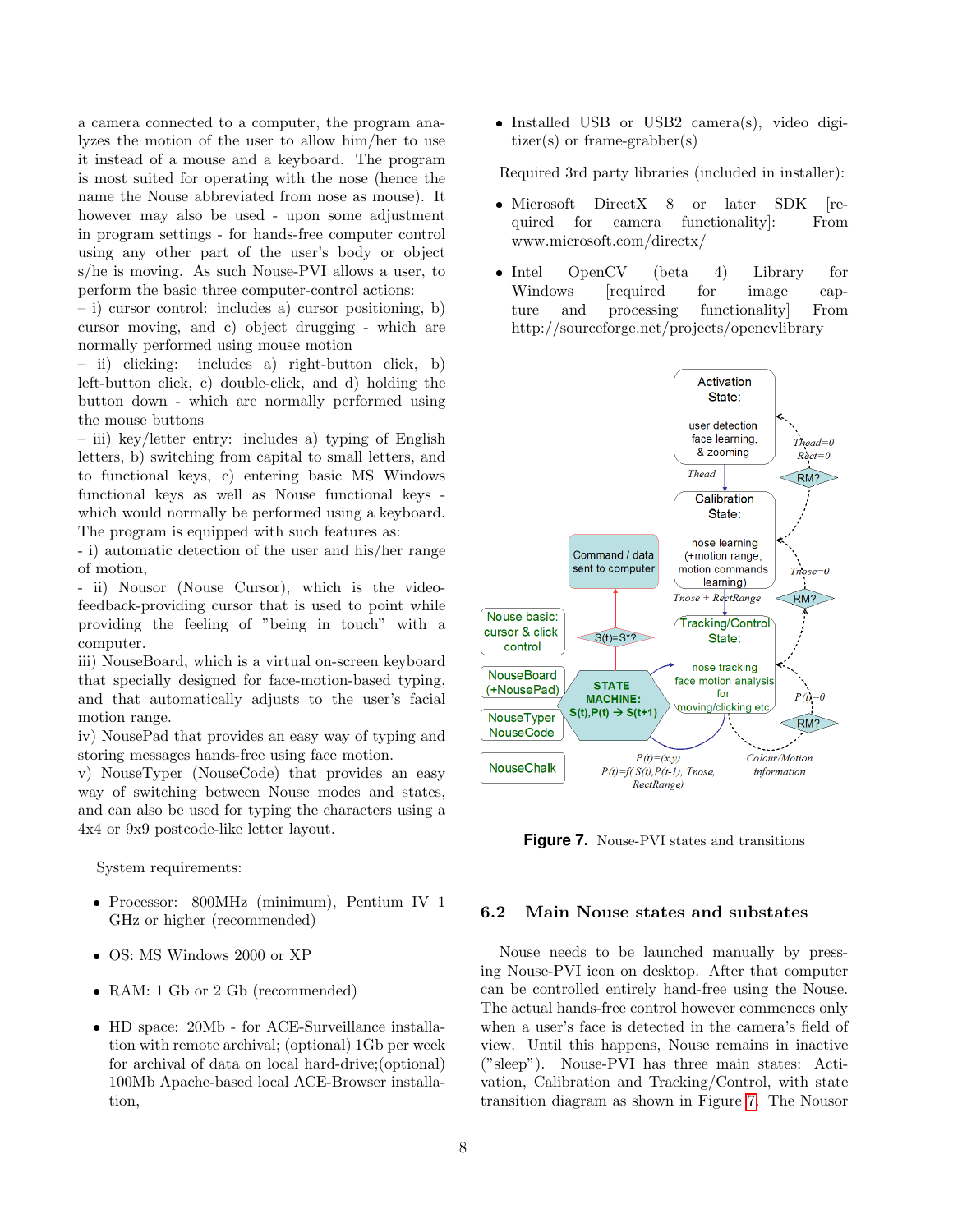appearances corresponding to each state and substate (mode) along with their meanings are shown in Figure [4](#page-6-1)

In Activation state, Nouse performs headcalibration, in which face location is computed and the estimate of nose position and motion range are obtained. Activation Nousor is located in the corner of the screen, with all buttons grey.

In Calibration states, user is requested to perform nose calibration by putting his nose tip in the position estimated in Activation state (indicated by cross-hair in the Nousor). When satisfied with calibration, the user confirms it by moving the nose outside of the box, when the box appears. When Calibration state is run for the first time, the user is directed after nose calibration straight to range calibration, where the user is requested to expand a blue box by "pushing it" with a nose. When satisfied, the user quits the state by staying still for a second [3](#page-10-1) . Calibration Nousor is blown to is maximum size and centered in the screen.

In Tracking/Control state, is where all computer control and data input tasks are executed. Specifically, based on computed in Calibration state nose attributes  $(T)$ , motion range Rect and the current video image  $(I)$ , Nouse-PVI computes a two-dimensional relative number  $(\vec{p} = (x, y), x, y \in \{-1, +1\}, \vec{p} = 0$  in center(zero) point), which is passed to a state machine which decides what to do with this number. Most of the time, particularly when a user is familiar with the program and is focused on controlling a computer, this number will correspond to the position of the nose tip. When a user is not focused on computer control, is not familiar with the way the Nouse works, or simply turns away from camera, this number  $\vec{p}$  may correspond to any other point in the observed image.

Two main control sub-states determine what to do with this number. These sub-state are "moving" substate (when a point moves) and "clicking" sub-state (when a point does not move). In mouse replacement mode (which is the basic and the main Nouse mode), these two substates move a cursor and perform click. In other modes, they are used for drawing or selecting inside the range of motion and as a confirmation/selection action, respectively.

#### 6.3 "Clicking" motion

A user always knows when s/he is in "clicking" state, because in this state Nousor puts a WhiteBox on top of the nose, and starts countdown (Nousor buttons change their colour). By doing nothing in this state, a user ensures that nothing is executed by a computer. If a user want to execute something, s/he has move out of the box, as shown in Figure ??. - Depending on which direction user goes out of the box, a different type of click (or confirmation) is executed.

### 6.4 Nouse Tools

A number of data-input tools are incorporated in Nouse-PVI that make use of nose tracking number  $\vec{p}$ computed by the program. These are NouseBoard, NouseTyper and NouseChalk, described above. In NouseBoard,  $\vec{p}$  is converted to a cell position on virtual screen keyboard the layout of which is mapped onto the motion range. One design of which is shown in Figure [8.](#page-10-0) In NouseTyper (also called NouseCodes),  $\vec{p}$  is converted to Motion Code or ASCII character, when  $\vec{p}$ passes through the predefined cells of the motion range (such as corners - for entering motion commands using 2x2 rectangle layout, and corners and middle points - for typing 3x3 characters). Some Motion COdes are shown for a 2x2 code layout in Figure [6.](#page-8-1) In NouseChalk (also called called NousePaint),  $\vec{p}$  is associated with a chalk that writes on blackboard that is mapped to the motion range.

In each tool, "clicking" sub-state is used to commence or terminate a command or an entry.

For more details on each tool and control procedure, refer to the Appendix.

Switching between modes and tools is accomplished using the motion codes or by pushing buttons in Nouse gui.

<span id="page-10-0"></span>

**Figure 8.** The appearances of NouseBoard: groupping of letters by four is made to suit four directions of "clicking" motion.

<span id="page-10-1"></span><sup>3</sup>or (in some versions) by performing "click" nose motion described later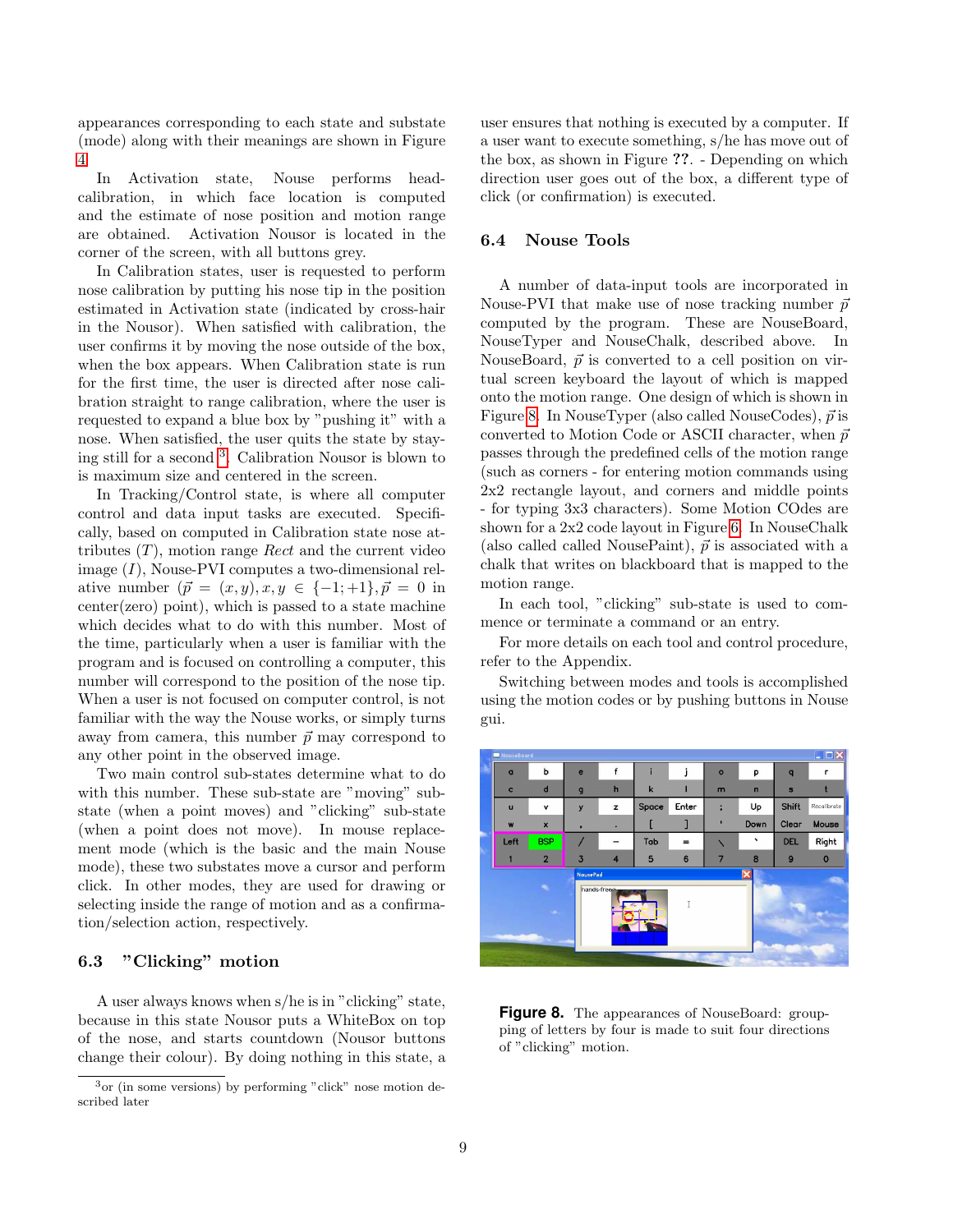## Conclusion

A number of tracking-based control principles and tools to make hands-free computer control more efficient is presented. Nouse-PVI software that is built on those principles and that includes and presented tools, is presented. Phase II of Nouse-PVI testing with EBRI is currently in place. An evaluation version of the software to be downloadable from our website is planned for release soon.

### Acknowledgement

Perceptual Vision Interface Nouse is developed under the consultation with the EBRI and SCO. The testing of NousePVI software by SCO personnel is acknowledged. The feedback from SCO, in particular from Bocar N'giyae, is greatly appreciated.

➤ Nouse is a registered trademark of the National Research Council of Canada.

## Appendix. Nouse-PVI control procedures (from user guide)

#### "Moving" procedure

Crude navigation. - Move the cursor to a point on the screen as with a joystick (default).

When all of the buttons are blue, this means that you are in a general mouse movement state. The nouse cursor works as a joystick. If your nose is in the center, the nouse cursor will not move. Then as you get farther away from the center in any direction, the nouse cursor will move proportionally faster is that direction. You can use the mode to place the cursor approximately near where you'll want to click. There is no need to be exact. Once you are satisfied, move your nose back to the center of the cross-hair and then wait for the buttons to change to green (or yellow if fine control is enabled).

Fine navigation(optional). - Move the cursor as by pushing a mouse.

When the buttons are all yellow this means that we are in the precise movement state. This state can be analogized to moving an actual mouse cursor when the mouse pad is very small. In order to move to the right for example, you must nudge your nose to the right and then move back to center and repeat this process. The mode is used to place the cursor exactly where you would like to click. Once you are satisfied, stay still and wait for the the cursor to switch to clicking mode.

It is important to note that when placing the cursor you should make note of which corner of the nouse cursor will be used to make the click. This is indicated by purple lines protruding from the clicking corner. If you wish to change the clicking corner, enter the correct code as described later.

## "Clicking" procedure

Now that the cursor has been placed, you move into the final state; that of clicking. This is indicated by all of the buttons being coloured green. A countdown starting at 3(default) will count down and to click all you need to do is move. After you click, you will go back to crude navigation

Performing different types of Clicking

a. Choose not to click. -If you don't move, no click will be made and you will go back to the general mouse movement state.

b. Do a left click - To do a left click, move down and to the left.

c. Do a right click - To do a right click, move down and to the right.

d. Do a double click. - To do a double click, move up and to the left.

e. Drag an item. - If you select drag, the will emulate pressing down on the left mouse button and holding it down. Once you select drag, a 'D' will be drawn in the nouse cursor. When you choose you next place to click, the action will be to release the mouse no matter what direction you move.

#### Entering motion codes

Aside from clicking and moving the cursor, there are some actions that you may want to perform while in the nouse cursor state. The way this can be done is using the nousor motion coding scheme. Whenever you move your position to a corner of the range, that corner's corresponding number will be remembered.

- Digits indicate the corners that nose needs "enter" in order to execute the command:

0 3

1 2

- Corners size (width and height) can be increased using the sliders from  $(1/5$  to  $1/4$  to  $1/3$ ) of the motion range - Green lines are drawn on the Nousor when any valid code is being entered..

- Motion codes should be memorized as writtings in the air with the nose: e.g. "Z"-settings,  $-$ /

- The last digit always corresponds to "YES"-type head noding (vertical head motion)

- when all but last digit is entered, the Confirmation is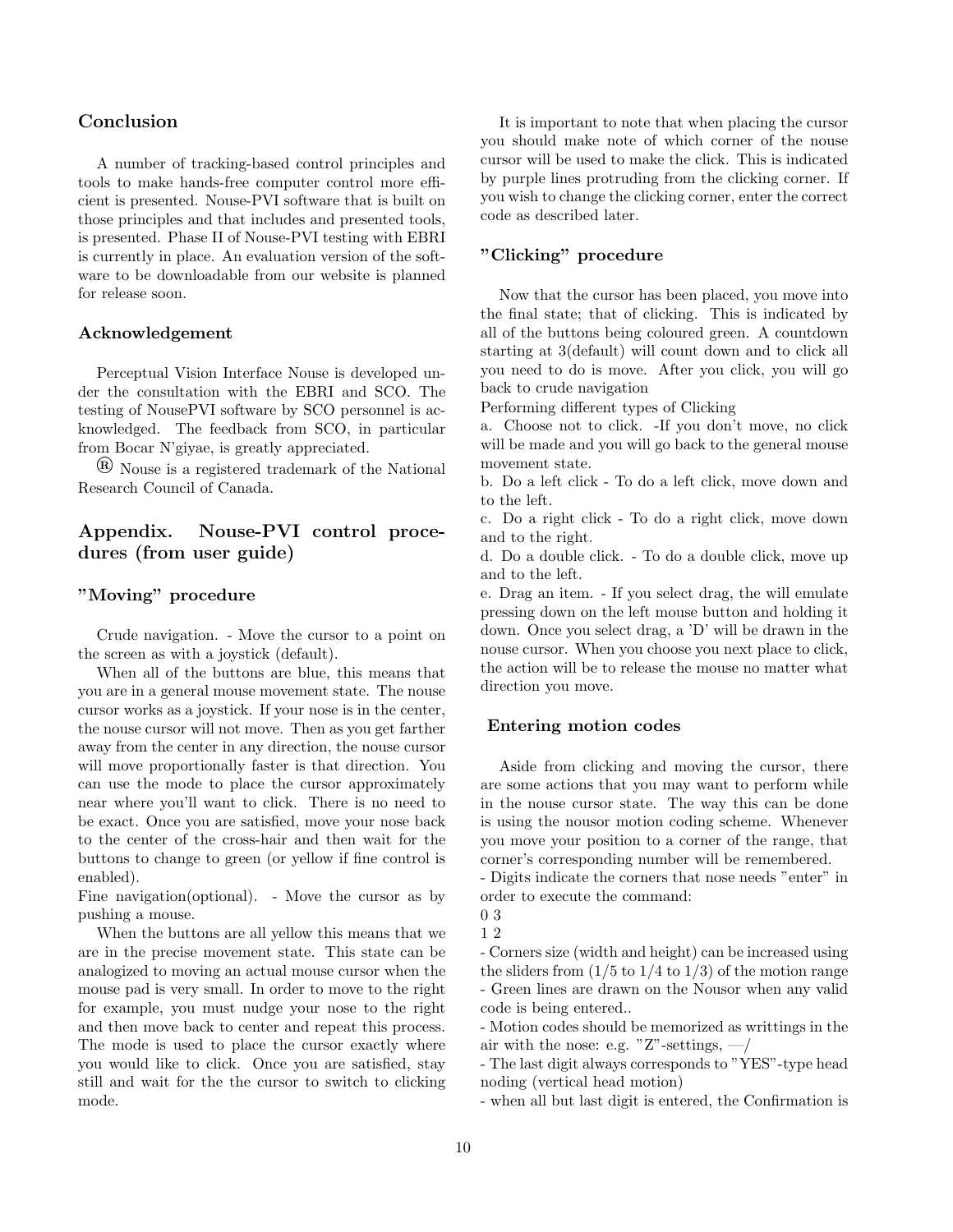requested (by showing the command's

CODE\_LENGTH = 5 CODE\_BOARD 01232 CODE\_CHALK 01301 CODE\_SETTINGS 03123 CODE\_ENTER 32032 CODE\_GLUE\_CURSOR 13201 CODE\_LOCKONAREA 13023

#### Motion-based key entry using NouseBoard and NousePad

When you first open NouseBoard you will be in the state where you need to put your face in the center of the nouse cursor. Once you do this, the NouseBoard and NousePad will popup and you'll be ready to type.

The first state of the NouseBoard is one where the whole board in coloured white. This indicates that no key have been selected yet.

Note that for each cell of the NouseBoard, there are four characters (or commands), one at each corner. The first thing you need to do is decide which corner the character you would like to type resides in. When you move the NouseBoard selector to a corner, all of the cells will have their respective characters in that corner stay white while the rest of the NouseBoard turns gray.

Now that a corner has been selected, you can move the NouseBoard selector around to select the character you would like to type. Once you have moved the selector to the requested cell, stay still for a couple of seconds. This will cause the character or command to turn green.

Once a character has turned green you simply need to move the selector to another cell and that character will be typed in the NousePad. The NouseBoard will return to its initial all white state.

### References

- <span id="page-12-5"></span>[1] In *CameraMouse website: http://www.cameramouse.com/ product.htm*.
- <span id="page-12-6"></span>[2] In *SmartEye website: http://www.smarteye.se/ demo.html*.
- <span id="page-12-7"></span>[3] In *MouseVision website: http://www.mousevision.com/ assistech/html/products/handieye.htm*.
- <span id="page-12-8"></span>[4] In *QualiEye website: http://www.qualisoftware.com/ moreinfo.php?id=4*.
- <span id="page-12-9"></span>[5] In *NaturalPoint website: http://www.naturalpoint.com/ trackir/products/howitworks*.
- <span id="page-12-18"></span>[6] J. Amyotte, G. Benoit, K. Giles, J. Turcotte, L. W. Chambers, D. O. Gorodnichy, H. Mckee, and B. Ndiaye. Interprofessional collaboration in the development

of accessible technology: Nrc-ebri nouse pilot project phase i report. In *NRC-CNRC Technical Report to be submitted*, 2007.

- <span id="page-12-14"></span>[7] M. Betke, J. Gips, and P. Fleming. The camera mouse: Visual tracking of body features to provide computer access for people with severe disabilities. In *IEEE Trans Neural Syst Rehabil Eng., 10(1):110*, 2002.
- <span id="page-12-11"></span>[8] V. Chauhan and T. Morris. Face and feature tracking for cursor control. In *12th Scandinavian Conference on Image Analysis*, 2001.
- <span id="page-12-12"></span>[9] T. Darrel, N. Checka, A. Oh, and L.-P. Morency. Exploring vision-based interfaces: How to use your head in dual pointing tasks. In *Technical Report AIM-2002- 001, Artificial Intelligence Laboratorty@MIT*, 2002.
- <span id="page-12-13"></span>[10] J. W. Davis and S. Vaks. A perceptual user interface for recognizing head gesture acknowledgements. In *Workshop for Perceptive User Interface, pages 17, Orlando, FL*, 2001.
- <span id="page-12-16"></span>[11] L. El-Afifi, M. Karaki, and J. Korban. Hand-free interface- a fast and accurate tracking procedure for real time human computer interaction. In *FEA Student Conference, American University of Beirut*, 2004.
- <span id="page-12-3"></span>[12] D. Gorodnichy. On importance of nose for face tracking. In *Proc. IEEE Int. Conf. on Automatic Face and Gesture Recognition (FG 2002)*, pages 188–196, Washington DC, May 20-21 2002.
- <span id="page-12-4"></span>[13] D. Gorodnichy and G. Roth. Nouse 'Use your nose as a mouse' perceptual vision technology for hands-free games and interfaces. In *Image and Video Computing, Volume 22, Issue 12 , Pages 931-942, NRC 47140*, 2004.
- <span id="page-12-1"></span>[14] D. O. Gorodnichy. Towards automatic retrieval of blink-based lexicon for persons suffered from brainstem injury using video cameras. In *In CD-ROM Proc. of First IEEE CVPR Workshop on Face Processing in Video (FPIV'04), Washington DC, USA, NRC 47139*, 2004.
- <span id="page-12-17"></span>[15] D. O. Gorodnichy. Perceptual cursor - a solution to the broken loop problem in vision-based hands-free computer control devices. In *NRC-CNRC Technical Report. NRC/ERB-1133. February 2006. 23 pages. NRC 48472.*, 2006.
- <span id="page-12-2"></span>[16] J.Tu, T.Huang, and H.Tao. Face as mouse through visual face tracking. In *Second Workshop on Face Processing in Video (FPiV'05). In Proc. of CVR'05, ISBN 0-7695-2319-6*, 2005.
- <span id="page-12-15"></span>[17] R. Ruddarraju and et al. Perceptual user interfaces using vision-based eye tracking. In *5th international conference on Multimodal interfaces, pages 227 233, Vancouver, British Columbia, Canada*, 2003.
- <span id="page-12-10"></span>[18] K. Toyama. Look, ma-no hands! hands-free cursor control with real-time 3d face tracking. In *Workshop on Perceptual User Interfaces, San Fransisco*, 1998.
- <span id="page-12-0"></span>[19] P. Viola and M. Jones. Rapid object detection using a boosted cascade of simple features. In *CVPR 2001. Also "Robust real-time face detection", In International Journal of Computer Vision, 57 (2), 137-154, 2004*.